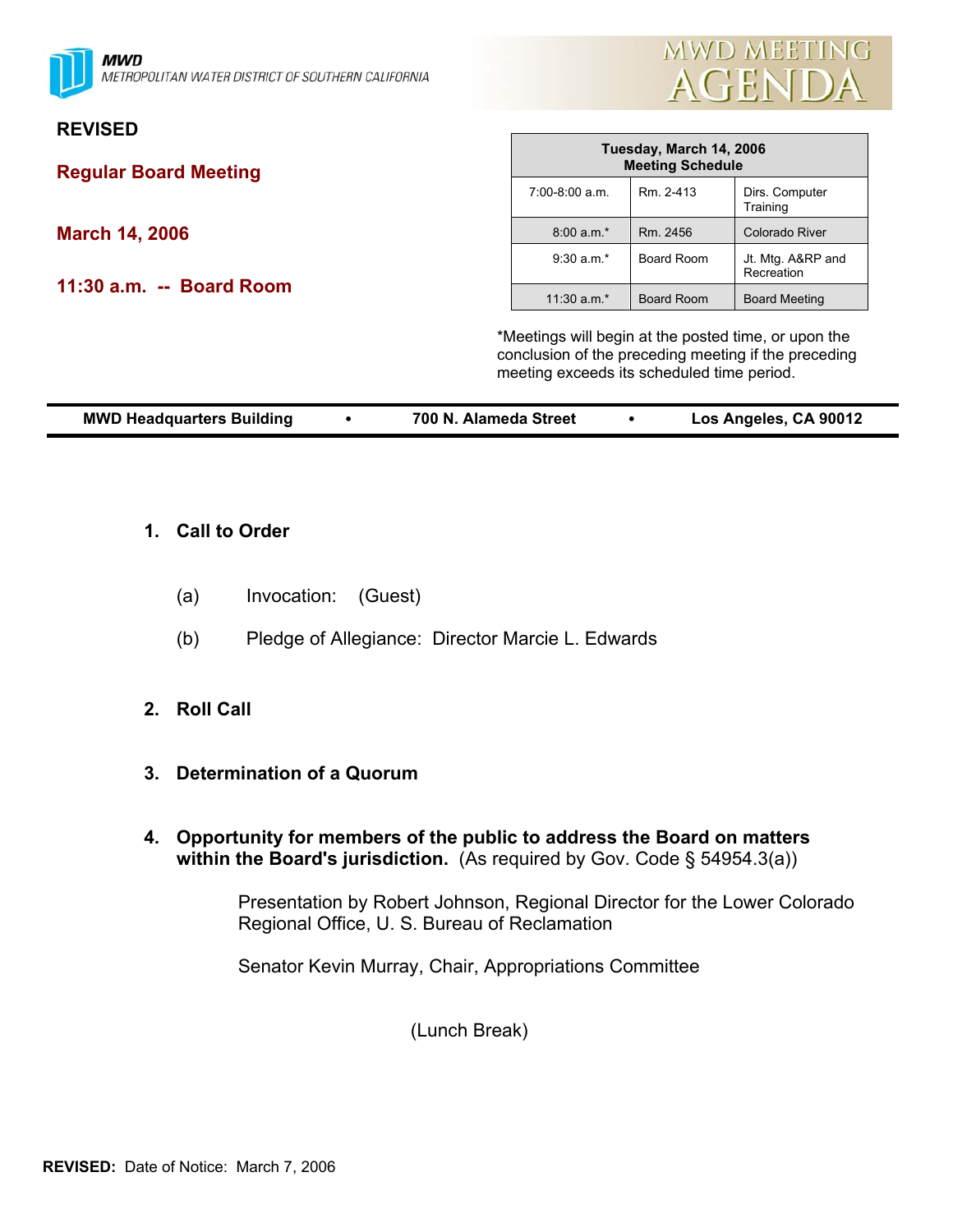### **5. OTHER MATTERS**

- A. Approval of the Minutes of the Meetings for February 7 and 14, 2006. (Copies have been mailed to each Director) Any additions, corrections, or omissions
- B. Directors' oral reports on meetings attended at Metropolitan expense
- C. Committee assignments
- D. Chairman's Monthly Activity Report
- E. Discussion of labor negotiations with Employees Association—AFSCME Local 1902 **[Conference with labor negotiators—Metropolitan designated representatives: Bruce Barsook, Stephen Lem; MWD Organization: Employees Association-AFSCME, Local 1902; to be heard in closed session pursuant to Gov. Code Section 54957.6]**
- F. Discussion of labor negotiations with Management and Professional Employees Association **[Conference with labor negotiators—Metropolitan designated representatives: Bruce Barsook, Stephen Lem; MWD Organization: Management and Professional Employees Association; to be heard in closed session pursuant to Gov. Code Section 54957.6]**
- G. Discussion of labor negotiations with Supervisors Association **[Conference with labor negotiators—Metropolitan designated representatives: Bruce Barsook, Stephen Lem; MWD Organization: Supervisors Association; to be heard in closed session pursuant to Gov. Code Section 54957.6]**
- **Added** H. Approve terms of employment for Interim General Counsel Sydney B. Bennion. (L&C) **(To be distributed at meeting)**

### **6. DEPARTMENT HEADS' REPORTS**

- A. General Manager's Reports:
	- i. Oral report on Colorado River matters
	- ii. Oral report on Bay-Delta and State Water Project matters. (L&C, WPQ&R)
	- iii. General Manager's summary of Metropolitan's activities for the month of February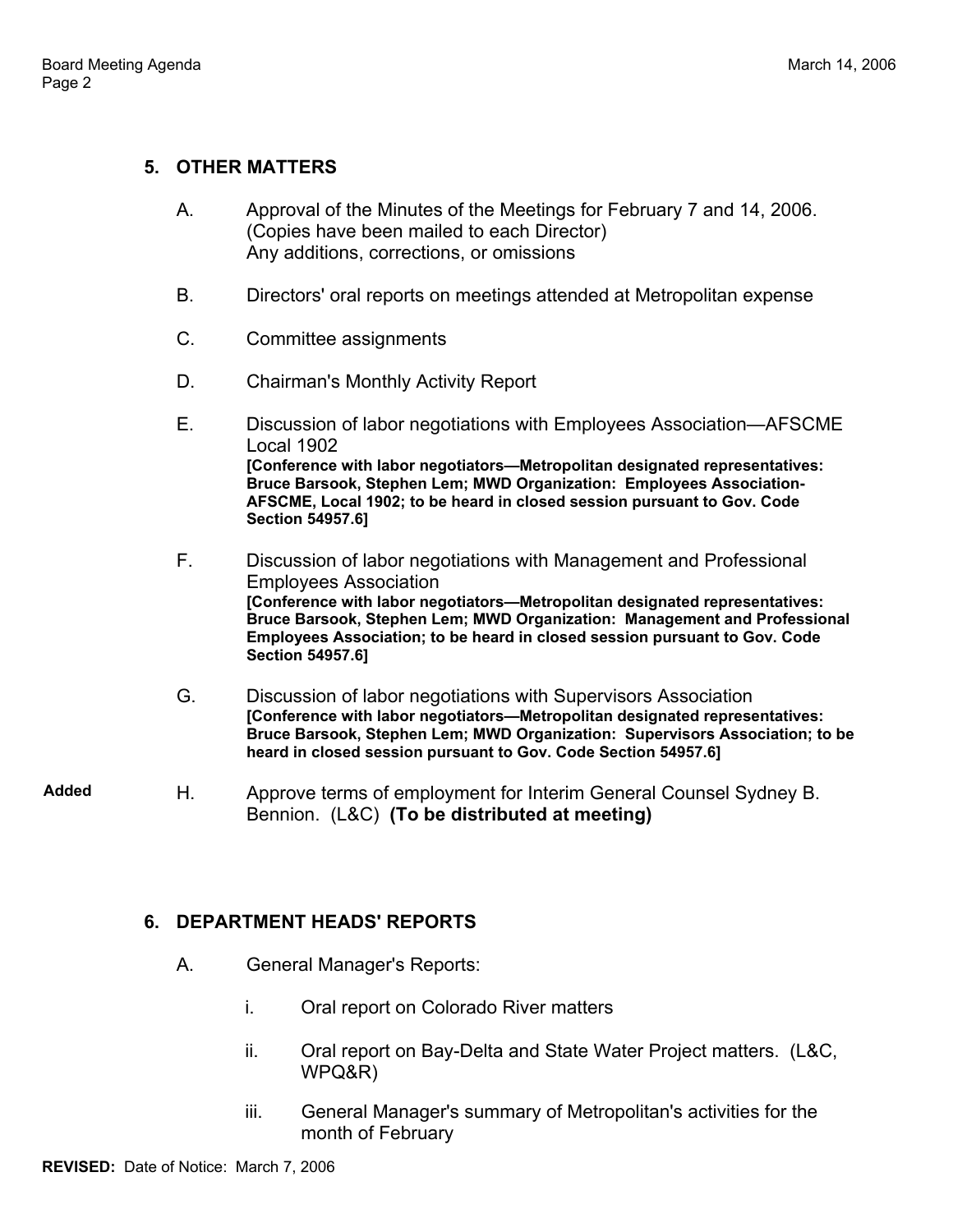- B. Acting General Counsel's summary of Legal Department activities for the month of February
- C. General Auditor's summary of activities for the month of February
- D. Ethics Officer's summary of activities for the month of February

# **7. CONSENT CALENDAR ITEMS — ACTION**

7-1 Appropriate \$1.16 million to implement Phase II of the Programmable Logic Controller project (Approp. 15397). (A&RP)

#### **Recommendation:**

**Option #1:** 

**Adopt the CEQA determination and appropriate \$1.16 million in budgeted funds to implement Phase II of the Programmable Logic Controller project.**

7-2 Inclusion of Disabled Veterans Business Enterprise into Program Language of Regional Small Business Program. (Ed&O)

**Recommendation:** 

**Adopt the CEQA determination and add the inclusion of Disabled Veterans Business Enterprise classification into the outreach component of the Regional/Small Business Program.**

7-3 Award of contract for External Audit services. (Audit)

**Recommendation:** 

**Option #1:** 

**Adopt the CEQA determination and authorize the General Auditor to enter into a contract for External Audit Services with the firm of PricewaterhouseCoopers for annual and quarterly audits covering the fiscal years June 30, 2006 through June 30, 2008. The amount payable under this three-year contract will not exceed \$1,245,000.**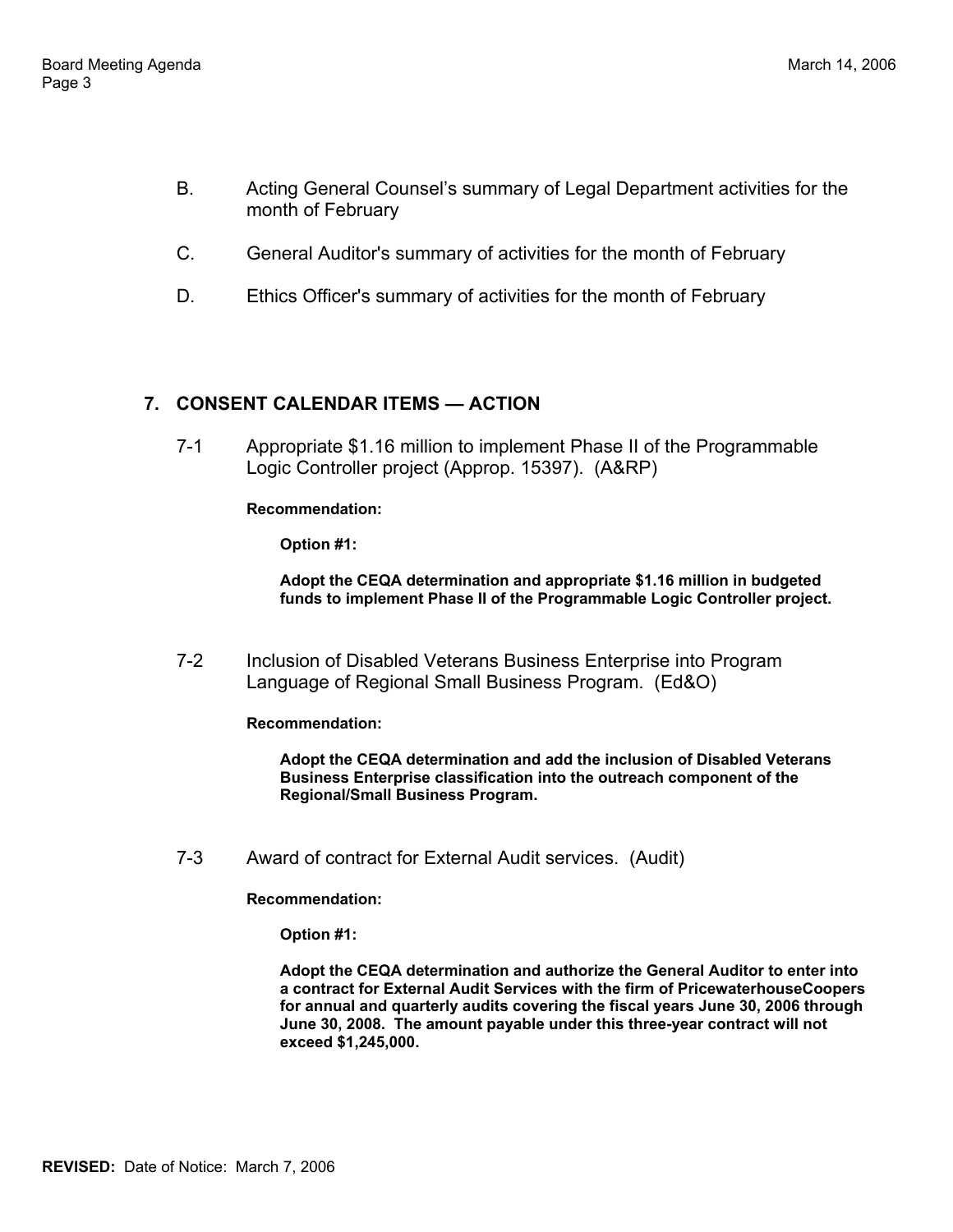7-4 Appropriate \$850,000; and authorize final design, materials procurement and construction for the Desert Airfields Improvement project (Approp. 15374). (E&O)

**Recommendation:** 

**Option #1:** 

**Adopt the CEQA determinations and**

- **a. Appropriate \$850,000 in budgeted funds;**
- **b. Authorize final design and construction of Gene Wash airfield improvements; and**
- **c. Authorize procurement and installation of reflectors and lighting at Iron Mountain, Eagle Mountain, and Hinds airfields.**
- 7-5 Authorize entering into two consulting agreements for grant-funded water quality improvements to ensure access to stored water under the Lake Perris Flexible Storage Program (Approp. 15420): (1) an agreement with MWH Americas, Inc. for design support services not to exceed \$800,000; and (2) an agreement with Dudek & Associates, Inc. for design support services not to exceed \$1 million. (E&O)

#### **Recommendation:**

**Option #1:** 

**Adopt the CEQA determination and authorize the General Manager to enter into the following consulting agreements:**

- **a. MWH Americas, Inc., three years, not to exceed \$800,000, for design and related services for hypolimnetic diffused oxygen system; and**
- **b. Dudek & Associates, Inc., three years, not to exceed \$1 million for design and related services for facilities to reduce pathogen risks.**
- 7-6 Consolidate Metropolitan's employee savings plans and amend Administrative Code. (BFI&I)

**Recommendation:** 

**Option #1:** 

**Adopt the CEQA determination and** 

- **a. Approve the proposed amendments to the Administrative Code to consolidate the Employee Savings Plans; and**
- **b. Direct the Plan Administrator to take all steps which may be necessary or appropriate to consolidate the Plans and to carry out the intent of the Board, as described in the board letter.**

### **(END OF CONSENT CALENDAR)**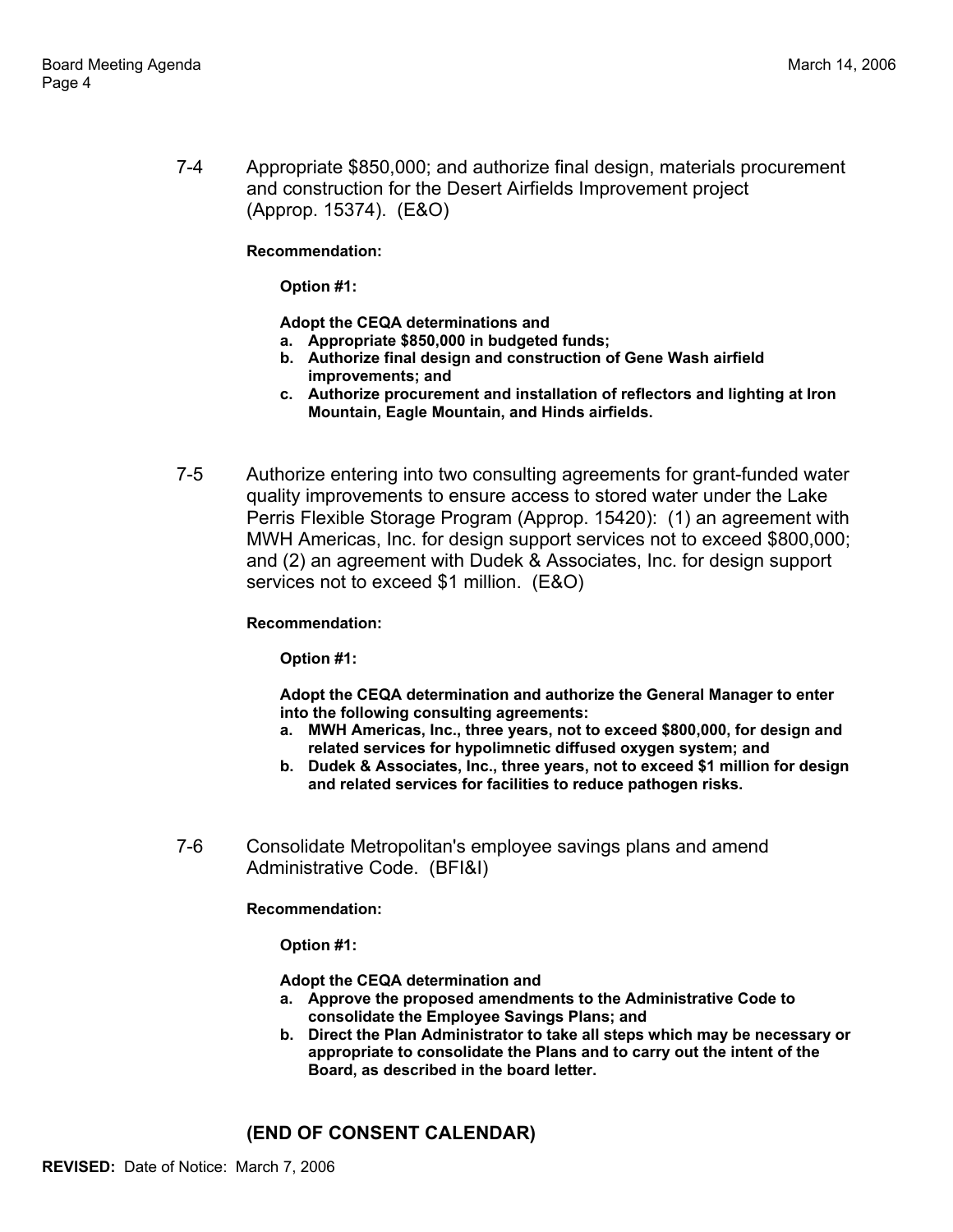#### **8. OTHER BOARD ITEMS — ACTION**

8-1 Adopt (1) recommended water rates and charges; and (2) resolutions to impose charges, for fiscal year 2006/07. (BFI&I)

#### **Recommendation:**

**Option #1:** 

**Adopt the CEQA determination and**

- **a. Approve water rates effective January 1, 2007 as shown in Table 1, January 2006 Recommendation;**
- **b. Adopt Resolution to Impose the Readiness-to-Serve Charge in the form shown as Attachment 2 to the board letter; and**
- **c. Adopt Resolution to Impose a Capacity Charge in the form shown as Attachment 3 to the board letter.**

8-2 Authorize entering into an exclusive negotiating agreement with Shopoff/Centex for Diamond Valley Lake Recreation and Land Development Program. (A&RP, Rec.) **[Conference with real property negotiators; property is approximately 1,400 acres located at Diamond Valley Lake in Hemet, California; agency negotiators: Jill Wicke, Lilly Shraibati, Joseph Vanderhorst, and Curtis Baynes; negotiating parties: The Shopoff Group and Centex Homes; under negotiation: price and terms; may be heard in closed session pursuant to Gov. Code Section 54956.8]**

**Recommendation:** 

**Option #1:** 

**Adopt the CEQA determination and authorize entering into an exclusive negotiating agreement with Shopoff/Centex for the Diamond Valley Lake Recreation and Land Development Program.**

8-3 Appropriate \$25.73 million; award a \$19,914,600 construction contract to J. R. Filanc Construction Company, Inc. for the Mills Chemical System Upgrades; and authorize (1) Mills plant chlorination capacity increase and Mills industrial wastewater collection improvements, and (2) amendments to existing agreements with Lee & Ro, Inc. and HDR, Inc. (Approps. 15346, 15415, and 15381). (E&O)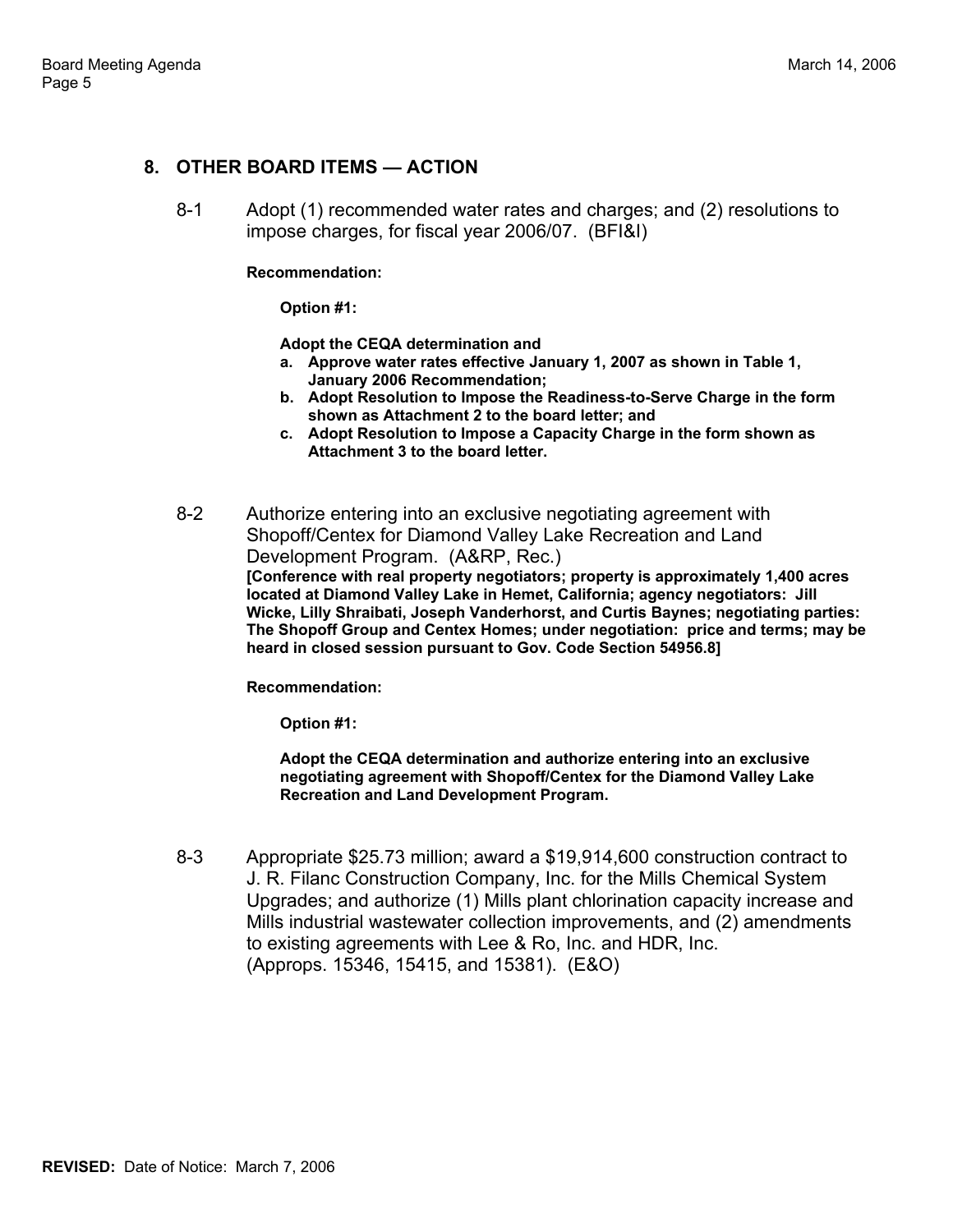#### **Recommendation:**

**Option #1:** 

**Adopt the CEQA determinations and**

- **a. Appropriate \$25.73 million;**
- **b. Award a \$19,914.600 construction contract to J. R. Filanc Construction Company, Inc. for the Mills Chemical System Upgrades;**
- **c. Authorize final design and construction of the Mills Chlorination Capacity Increase Project and Industrial Wastewater Improvements Project;**
- **d. Authorize an increase of \$725,000 to the existing agreement with Lee & Ro, Inc. for a new not-to-exceed total of \$5 million; and**
- **e. Authorize an increase of \$312,000 to the existing agreement with HDR, Inc. for a new not-to-exceed total of \$862,000.**
- 8-4 Appropriate \$4.36 million; and authorize (1) alignment feasibility studies and right-of-way negotiations for the remaining portions of San Diego Pipeline No. 6, and (2) an increase of \$0.5 million to the existing agreement with Vanir Construction Management, Inc. (Approp. 15121). (E&O)

**Recommendation:** 

**Option #1:** 

**Adopt the CEQA determination and** 

- **a. Appropriate \$4.36 million of unbudgeted funds;**
- **b. Authorize engineering studies, environmental assessments, cost estimates, surveys, and right-of-way negotiations; and**
- **c. Authorize an increase of \$500,000 to the existing agreement with Vanir Construction Management, Inc., for a new not-to-exceed total of \$1.8 million.**
- **Withdrawn** 8-5 Approve the policy principles regarding short-term emergency preparedness and long-term actions for the Sacramento-San Joaquin River Delta. (WPQ&R, C&L)
	- 8-6 Adopt position of support and seek amendments on SB 1506 (Margett) regarding Public Contract Code exemption for State Water Project energyrelated contracts. (C&L)

**Recommendation:** 

**Option #1:** 

**Adopt the CEQA determination and support SB 1506 (Margett) and seek the amendments as described in the board letter.**